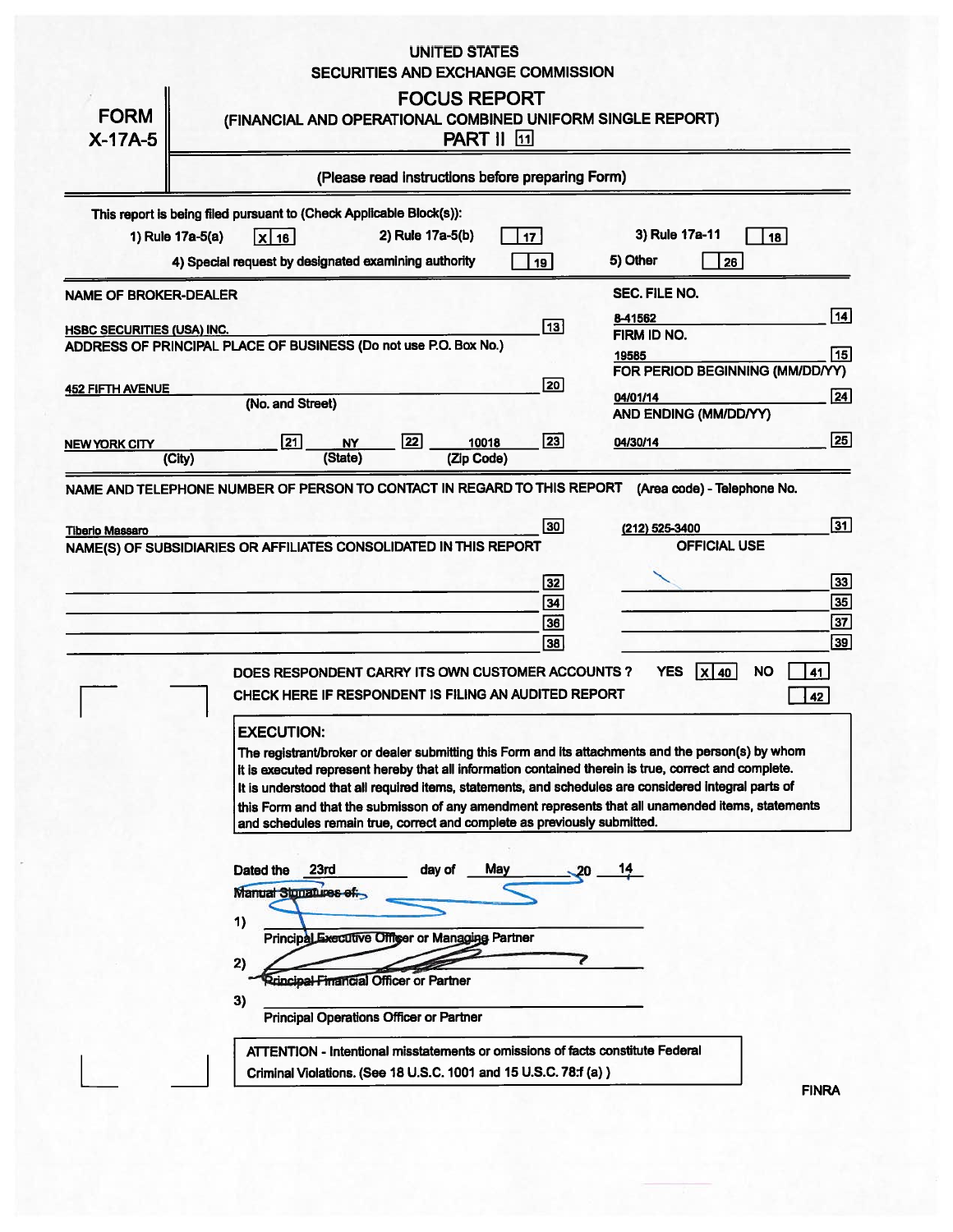## SUPPLEMENT TO FINANCIAL AND OPERATIONAL COMBINED UNIFORM SINGLE REPORT PART II

BROKER OR DEALER

HSBC SECURITIES (USA) INC.

04/30/14

as of

# STATEMENT OF SEGREGATION REQUIREMENTS AND FUNDS IN SEGREGATION FOR CUSTOMERS TRADING ON U.S. COMMODITY EXCHANGES

| SEGREGATION REQUIREMENTS (Section 4d(2) of the CEAct)                                       |                 |                    |          |
|---------------------------------------------------------------------------------------------|-----------------|--------------------|----------|
| 1. Net ledger balance                                                                       |                 |                    |          |
| A. Cash                                                                                     | \$              | 386,178,086 7010   |          |
| B. Securities (at market)                                                                   |                 | 562,559,345 7020   |          |
| 2. Net unrealized profit (loss) in open futures contracts traded on a contract market       |                 | 31,487,096 7030    |          |
| 3. Exchange traded options                                                                  |                 |                    |          |
| A. Add market value of open option contracts purchased on a contract market                 |                 | 118,155,751 7032   |          |
| B. Deduct market value of open option contracts granted (sold) on a contract market         |                 | 16,870,181) 7033   |          |
| 4. Net equity (deficit) (add lines 1, 2, and 3)                                             |                 | 1,081,510,097 7040 |          |
| 5. Accounts liquidating to a deficit and accounts with debit balances                       |                 |                    |          |
| - gross amount                                                                              | 7045<br>818,710 |                    |          |
|                                                                                             |                 |                    |          |
| Less: amount offset by customer owned securities                                            | 788,523) 7047   | 30,187             | 7050     |
| 6. Amount required to be segregated (add lines 4 and 5)                                     | \$              | 1,081,540,284 7060 |          |
| FUNDS IN SEGREGATED ACCOUNTS                                                                |                 |                    |          |
| 7. Deposited in segregated funds bank accounts                                              |                 |                    |          |
| A. Cash                                                                                     |                 | 15,281,788 7070    |          |
| B. Securities representing investments of customers' funds (at market)                      |                 | $\Omega$           | 7080     |
| C. Securities held for particular customers or option customers in lieu of cash (at market) |                 | 102,280,196 7090   |          |
| 8. Margins on deposit with derivatives clearing organizations of contract markets           |                 |                    |          |
| A. Cash                                                                                     | \$              | 288,782,124 7100   |          |
| B. Securities representing investments of customers' funds (at market)                      |                 | 153,919,826 7110   |          |
| C. Securities held for particular customers or option customers in lieu of cash (at market) |                 | 460,279,150 7120   |          |
| 9. Net settlement from (to) derivatives clearing organizations of contract markets          |                 | 14,294,687 7130    |          |
| 10. Exchange traded options                                                                 |                 |                    |          |
| A. Value of open long option contracts                                                      |                 | 118, 155, 743 7132 |          |
| B. Value of open short option contracts                                                     |                 | 16,870,181 7133    |          |
| 11. Net equities with other FCMs                                                            |                 |                    |          |
| A. Net liquidating equity                                                                   |                 | 42,150,186 7140    |          |
| B. Securities representing investments of customers' funds (at market)                      |                 |                    | 7160     |
| C. Securities held for particular customers or option customers in lieu of cash (at market) |                 |                    | 7170     |
| 12. Segregated funds on hand (describe:                                                     |                 |                    | $0$ 7150 |
| 13. Total amount in segregation (add lines 7 through 12)                                    |                 | 1,178,273,519 7180 |          |
| 14. Excess (deficiency) funds in segregation (subtract line 6 from line 13)                 | \$.             | 96,733,235 7190    |          |
| 15. Management Target Amount for Excess funds in segregation                                | £               | 50,000,000 7194    |          |
| 16. Excess (deficiency) funds in segregation over (under) Management Target Amount Excess   | \$              | 46,733,235 7198    |          |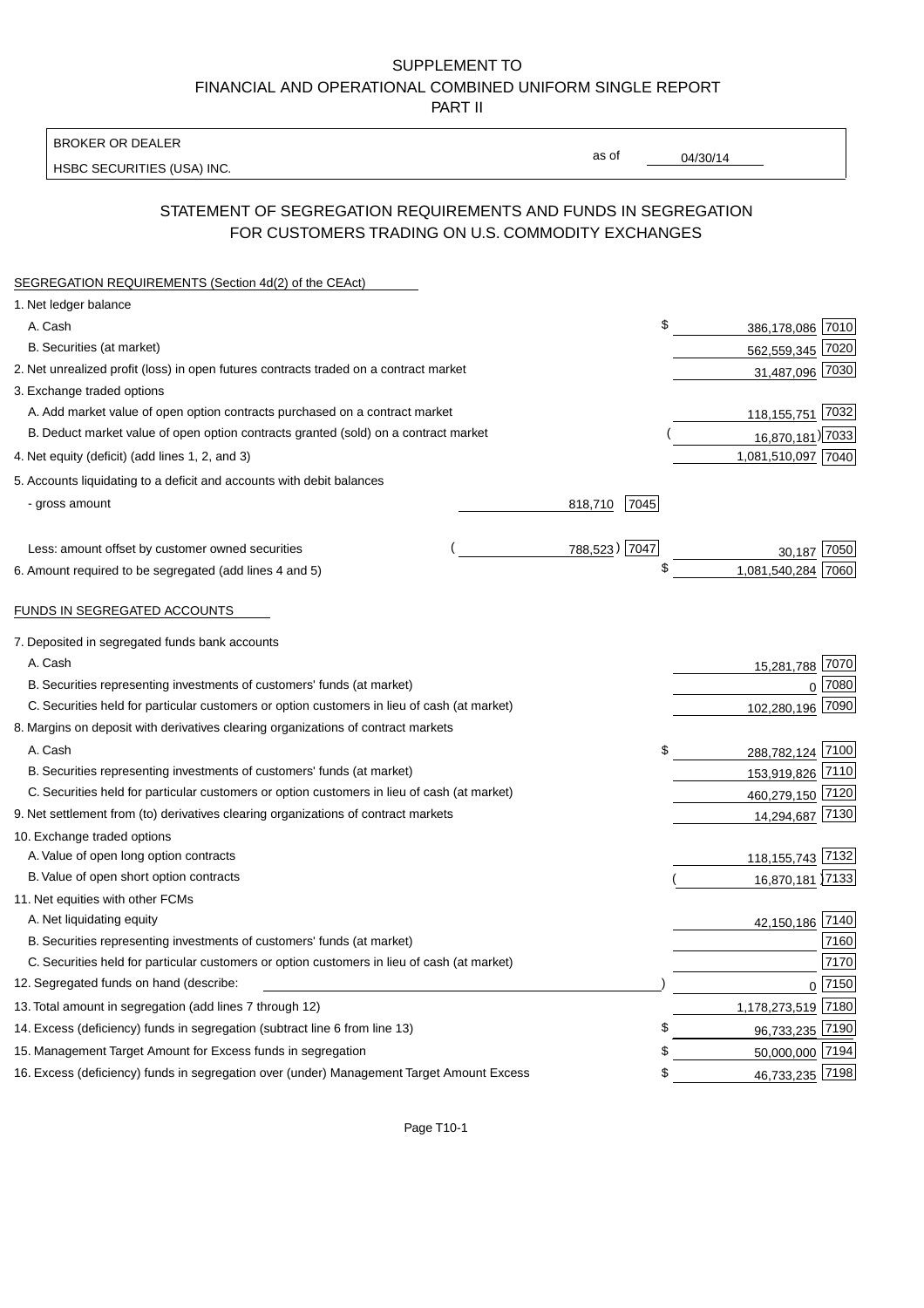# SUPPLEMENT TO FINANCIAL AND OPERATIONAL COMBINED UNIFORM SINGLE REPORT

PART II

|                                                   | .                                      |                                                                |                  |
|---------------------------------------------------|----------------------------------------|----------------------------------------------------------------|------------------|
| <b>BROKER OR DEALER</b>                           |                                        |                                                                |                  |
| HSBC SECURITIES (USA) INC.                        |                                        | as of<br>04/30/14                                              |                  |
|                                                   | FOR CUSTOMERS' DEALER OPTIONS ACCOUNTS | STATEMENT OF SEGREGATION REQUIREMENTS AND FUNDS IN SEGREGATION |                  |
| 1. Amount required to be segregated in accordance |                                        | \$                                                             | 7200<br>0        |
| with Commission regulation 32.6                   |                                        |                                                                |                  |
| 2. Funds in segregated accounts                   |                                        |                                                                |                  |
| A. Cash                                           | \$                                     | 7210<br>0                                                      |                  |
| B. Securities (at market)                         |                                        | 7220<br>$\Omega$                                               |                  |
| C. Total                                          |                                        |                                                                | 7230<br>$\Omega$ |
| 3. Excess (deficiency) funds in segregation       |                                        |                                                                |                  |
| (subtract line 2.C from line 1)                   |                                        |                                                                | 0 7240           |
|                                                   |                                        |                                                                |                  |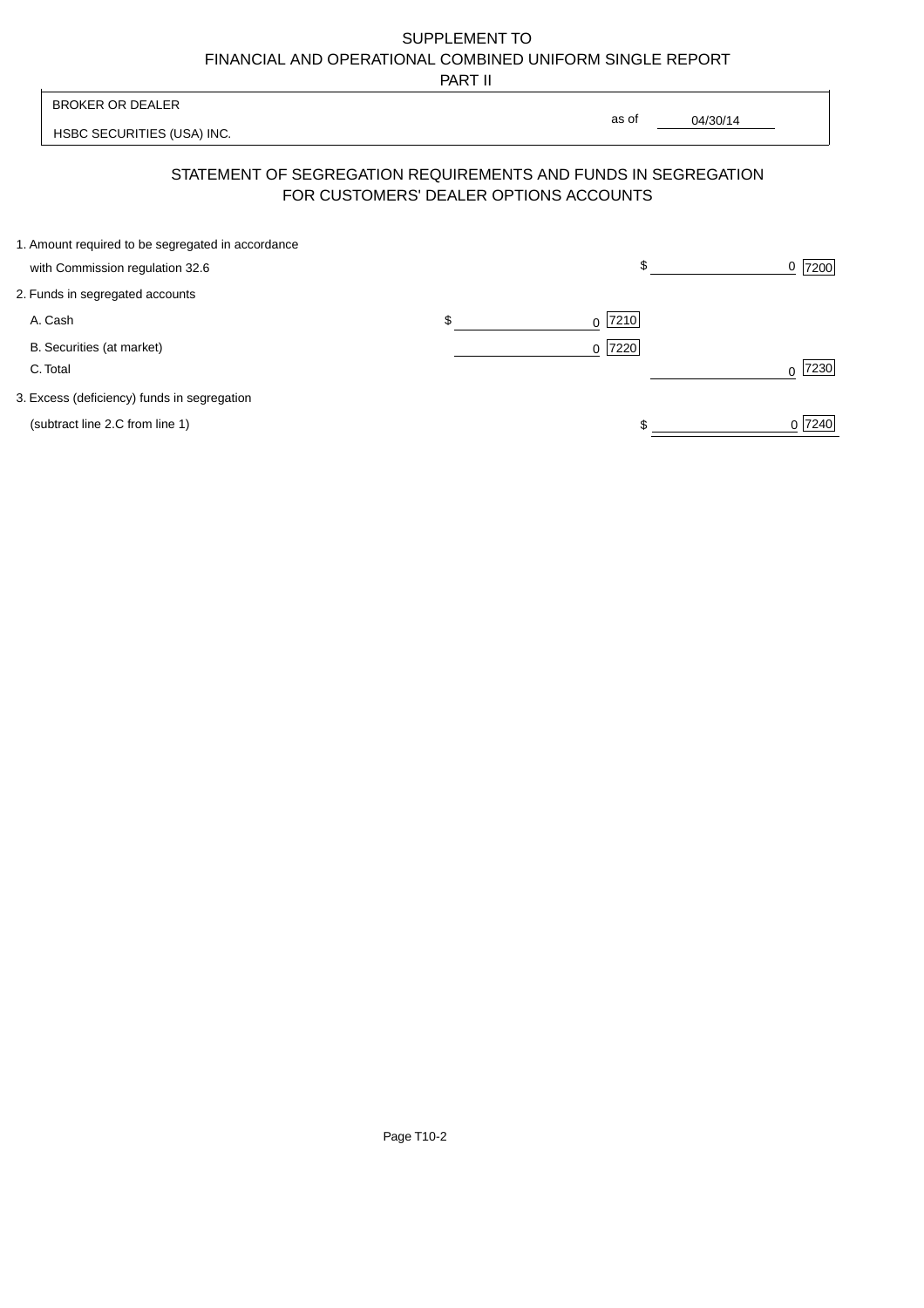SUPPLEMENT TO FINANCIAL AND OPERATIONAL COMBINED UNIFORM SINGLE REPORT

PART II

| <b>BROKER OR DEALER</b>    |       |          |
|----------------------------|-------|----------|
| HSBC SECURITIES (USA) INC. | as of | 04/30/14 |

#### STATEMENT OF SECURED AMOUNTS AND FUNDS HELD IN SEPARATE ACCOUNTS PURSUANT TO COMMISSION REGULATION 30.7

#### FOREIGN FUTURES AND FOREIGN OPTIONS SECURED AMOUNTS

| Amount required to be set aside pursuant to law, rule or regulation of a foreign government<br>or a rule of a self-regulatory organization authorized thereunder |    | 0           | 7305 |
|------------------------------------------------------------------------------------------------------------------------------------------------------------------|----|-------------|------|
| 1. Net ledger balance - Foreign Futures and Foreign Option Trading - All Customers                                                                               |    |             |      |
| A. Cash                                                                                                                                                          | \$ | 68,122,001  | 7315 |
| B. Securities (at market)                                                                                                                                        |    | 26,992,078  | 7317 |
| 2. Net unrealized profit (loss) in open futures contracts traded on a foreign board of trade                                                                     |    | 8,937,045   | 7325 |
| 3. Exchange traded options                                                                                                                                       |    |             |      |
| A. Market value of open option contracts purchased on a foreign board of trade                                                                                   |    | 0           | 7335 |
| B. Market value of open contracts granted (sold) on a foreign board of trade                                                                                     |    |             | 7337 |
| 4. Net equity (deficit) (add lines 1.2. and 3.)                                                                                                                  | \$ | 104,051,124 | 7345 |
| 5. Accounts liquidating to a deficit and accounts with                                                                                                           |    |             |      |
| 7351<br>debit balances - gross amount<br>1,450,189                                                                                                               |    |             |      |
| 1,450,189) 7352<br>Less: amount offset by customer owned securities                                                                                              |    |             | 7354 |
| 6. Amount required to be set aside as the secured amount - Net Liquidating Equity Method (add lines 4 and 5)                                                     | \$ | 104,051,124 | 7355 |
| 7. Greater of amount required to be set aside pursuant to foreign jurisdiction (above) or line 6.                                                                |    | 104,051,124 | 7360 |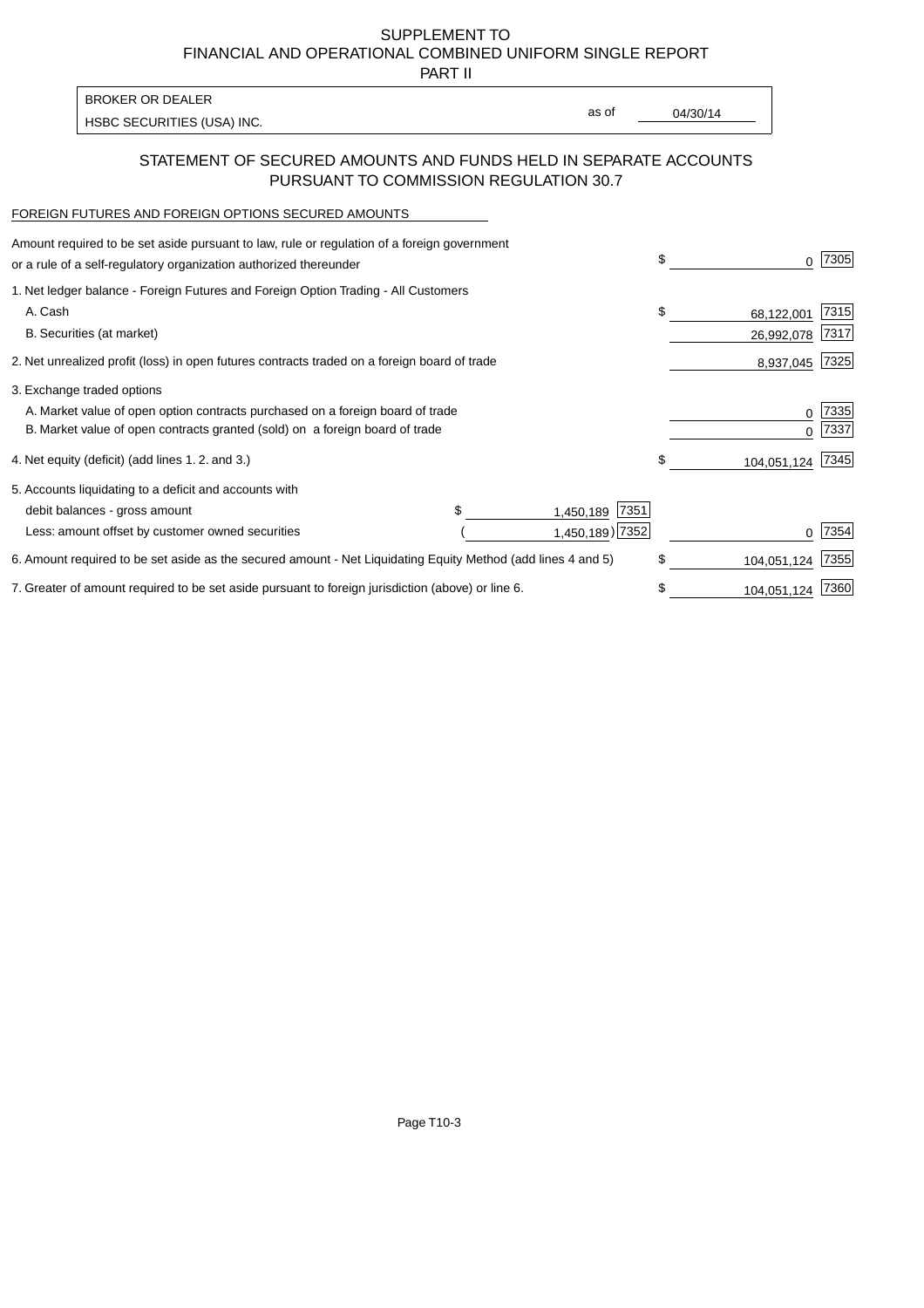# SUPPLEMENT TO

FINANCIAL AND OPERATIONAL COMBINED UNIFORM SINGLE REPORT

PART II

## BROKER OR DEALER

HSBC SECURITIES (USA) INC.

04/30/14 as of

## STATEMENT OF SECURED AMOUNTS AND FUNDS HELD IN SEPARATE ACCOUNTS PURSUANT TO COMMISSION REGULATION 30.7

#### FUNDS DEPOSITED IN SEPARATE REGULATION 30.7 ACCOUNTS

| 1. Cash in banks                                                                       |      |                    |    |                   |
|----------------------------------------------------------------------------------------|------|--------------------|----|-------------------|
| A. Banks located in the United States                                                  | \$   | 7500<br>49,023,701 |    |                   |
| B. Other banks qualified under Regulation 30.7                                         |      |                    |    |                   |
| Name(s):<br><b>HARRIS TRUST</b>                                                        | 7510 | $0$ 7520 \$        |    | 49,023,701 7530   |
| 2. Securities                                                                          |      |                    |    |                   |
| A. In safekeeping with banks located in the United States                              | \$   | 62,492,078 7540    |    |                   |
| B. In safekeeping with other banks qualified under Regulation 30.7                     |      |                    |    |                   |
| Name(s):<br><b>HARRIS TRUST</b>                                                        | 7550 | $0$ 7560           |    | 62,492,078 7570   |
| 3. Equities with registered futures commission merchants                               |      |                    |    |                   |
| A. Cash                                                                                | \$   | $0$   7580         |    |                   |
| <b>B.</b> Securities                                                                   |      | 0 7590             |    |                   |
| C. Unrealized gain (loss) on open futures contracts                                    |      | 0 7600             |    |                   |
| D. Value of long option contracts                                                      |      | $0^{7610}$         |    |                   |
| E. Value of short option contracts                                                     |      | $0$ ) 7615         |    | 0 7620            |
| 4. Amounts held by clearing organizations of foreign boards of trade                   |      |                    |    |                   |
| Name(s):                                                                               | 7630 |                    |    |                   |
| A. Cash                                                                                | \$   | 7640               |    |                   |
| <b>B.</b> Securities                                                                   |      | 7650               |    |                   |
| C. Amount due to (from) clearing organizations - daily variation                       |      | 7660               |    |                   |
| D. Value of long option contracts                                                      |      | 7670               |    |                   |
| E. Value of short option contracts                                                     |      | )7675              |    | 7680              |
| 5. Amounts held by members of foreign boards of trade                                  |      |                    |    |                   |
| Name(s):                                                                               | 7690 |                    |    |                   |
| A. Cash                                                                                | \$   | 42,217,980<br>7700 |    |                   |
| <b>B.</b> Securities                                                                   |      | 7710<br>0          |    |                   |
| C. Unrealized gain (loss) on open futures contracts                                    |      | 7720<br>8,937,045  |    |                   |
| D. Value of long option contracts                                                      |      | $0$  7730          |    |                   |
| E. Value of short option contracts                                                     |      | $_0$ ) 7735        |    | 51,155,025 7740   |
| 6. Amounts with other depositories designated by a foreign board of trade              |      |                    |    |                   |
| Name(s):                                                                               | 7750 |                    |    | 0 7760            |
| 7. Segregated funds on hand (describe: _                                               |      |                    |    | 0 7765            |
| 8. Total funds in separate section 30.7 accounts                                       |      |                    | φ  | 162,670,804 7770  |
| 9. Excess (deficiency) set Aside Funds for Secured Amount (subtract Line 7 Secured     |      |                    |    |                   |
| Statement page T10-3 from Line 8)                                                      |      |                    | \$ | 58,619,680 7380   |
| 10. Management Target Amount for Excess funds in separate section 30.7 accounts        |      |                    | \$ | 44,468,937 7780   |
| 11. Excess (deficiency) funds in separate 30.7 accounts over (under) Management Target |      |                    | \$ | 14, 150, 743 7785 |
|                                                                                        |      |                    |    |                   |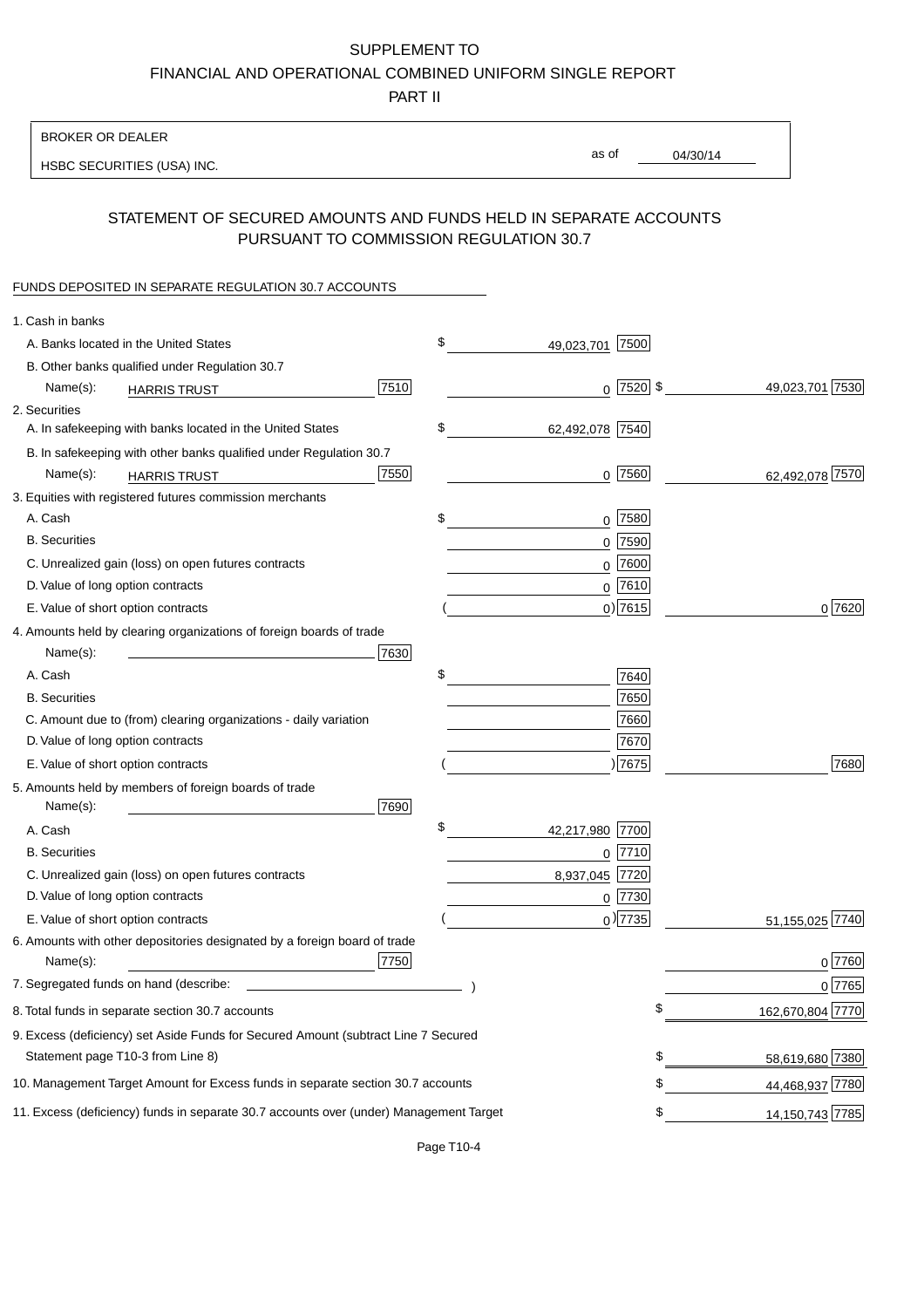#### SUPPLEMENT TO FINANCIAL AND OPERATIONAL COMBINED UNIFORM SINGLE REPORT PART II

HSBC SECURITIES (USA) INC. The contract of the contract of the contract of the contract of the contract of the contract of the contract of the contract of the contract of the contract of the contract of the contract of the BROKER OR DEALER

as of

## STATEMENT OF CLEARED SWAPS CUSTOMER SEGREGATION REQUIREMENTS AND FUNDS IN CLEARED SWAPS CUSTOMER ACCOUNTS UNDER 4D(F) OF THE CEA

| <b>Cleared Swaps Customer Requirements</b>                                                                  |                      |    |                         |
|-------------------------------------------------------------------------------------------------------------|----------------------|----|-------------------------|
| 1. Net ledger balance                                                                                       |                      |    |                         |
| A. Cash                                                                                                     |                      | \$ | 8500<br>220,209,696     |
| B. Securities (at market)                                                                                   |                      |    | 209,142,327<br>8510     |
| 2. Net unrealized profit (loss) in open cleared swaps                                                       |                      |    | 8520<br>(136, 165, 588) |
| 3. Cleared swaps options                                                                                    |                      |    |                         |
| A. Market value of open cleared swaps option contracts purchased                                            |                      |    | $0^{8530}$              |
| B. Market value of open cleared swaps option contracts granted (sold)                                       |                      |    | $0)$ 8540               |
| 4. Net equity (deficit) (add lines 1, 2, and 3)                                                             |                      | \$ | 293,186,435 8550        |
| 5. Accounts liquidating to a deficit and accounts with                                                      |                      |    |                         |
| debit balances - gross amount                                                                               | 7,930,884 8560<br>\$ |    |                         |
| Less: amount offset by customer owned securities                                                            | 7,930,884) 8570      |    | 0 8580                  |
| 6. Amount required to be segregated for cleared swaps customers (add lines 4 and 5)                         |                      | S  | 293,186,435 8590        |
| Funds in Cleared Swaps Customer Segregated Accounts                                                         |                      |    |                         |
| 7. Deposited in cleared swaps customer segregated accounts at banks                                         |                      |    |                         |
| A. Cash                                                                                                     |                      | \$ | 21,399,047 8600         |
| B. Securities representing investments of cleared swaps customers' funds (at market)                        |                      |    | 8610<br>$\Omega$        |
| C. Securities held for particular cleared swaps customers in lieu of cash (at market)                       |                      |    | 16,991,889 8620         |
| 8. Margins on deposit with derivatives clearing organizations in cleared swaps customer segregated accounts |                      |    |                         |
| A. Cash                                                                                                     |                      |    | 143,784,239 8630        |
| B. Securities representing investments of cleared swaps customers' funds (at market)                        |                      |    | 8640<br>$\Omega$        |
| C. Securities held for particular cleared swaps customers in lieu of cash (at market)                       |                      |    | 8650<br>192,150,437     |
| 9. Net settlement from (to) derivatives clearing organizations                                              |                      |    | 8660<br>(24, 814, 620)  |
| 10. Cleared swaps options                                                                                   |                      |    |                         |
| A. Value of open cleared swaps long option contracts                                                        |                      |    | $0^{8670}$              |
| B. Value of open cleared swaps short option contracts                                                       |                      |    | $0$ ) 8680              |
| 11. Net equities with other FCMs                                                                            |                      |    |                         |
| A. Net liquidating equity                                                                                   |                      |    | $0^{8690}$              |
| B. Securities representing investments of cleared swaps customers' funds (at market)                        |                      |    | $0^{8700}$              |
| C. Securities held for particular cleared swaps customers in lieu of cash (at market)                       |                      |    | 0 8710                  |
| 12. Cleared swaps customer funds on hand (describe: _                                                       |                      |    | $0 \;  8715 $           |
| 13. Total amount in cleared swaps customer segregation (add lines 7 through 12)                             |                      |    | 349,510,992 8720        |
| 14. Excess (deficiency) funds in cleared swaps customer segregation (subtract line 6 from line 13)          |                      |    | 56,324,557 8730         |
| 15. Management Target Amount for Excess funds in cleared swaps segregated accounts                          |                      | \$ | 30,000,000 8760         |
| 16. Excess (deficiency) funds in cleared swaps customer segregated accounts over                            |                      |    |                         |
| (under) Management Target Excess                                                                            |                      | \$ | 26,324,557 8770         |